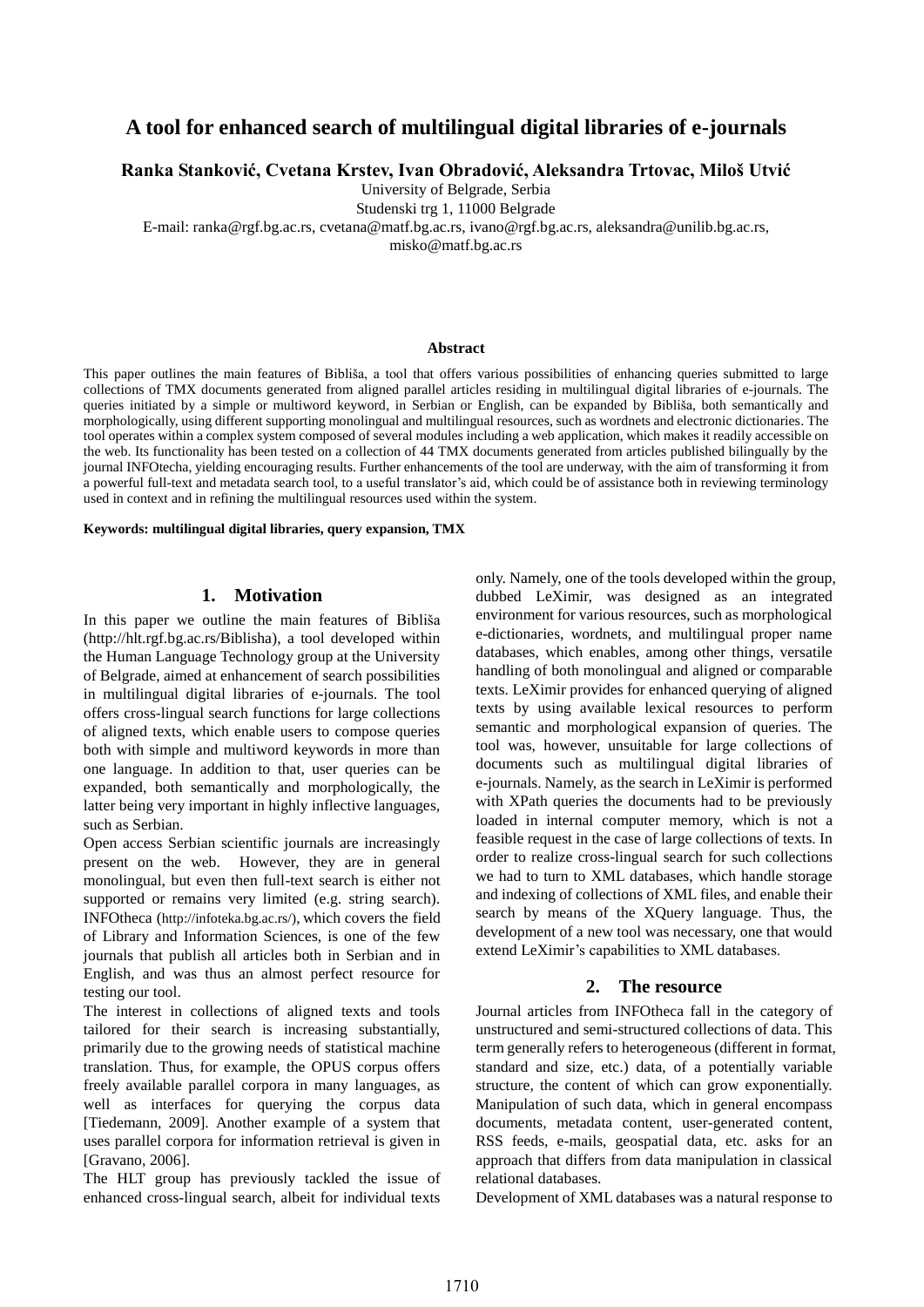exponential growth of interchange and storage of data in XML format. A database that manages XML files can be directly integrated into applications (e.g. web services), without the unnecessary slowdown caused by additional layers for interpretation. Native XML databases (abbr. NXD) handle XML documents as their basic logical units, pretty much the same way as relational databases handle rows in tables. Data in NXDs are manipulated only indirectly, by means of database and XML query languages: XQuery, XPath, XML Infoset, DOM and events from SAX 1.0. The NXDs are not expected to substitute existing databases, but rather to offer a tool for development of more robust systems that enable efficient management of XML documents. For the purpose of our research, we have tested two NXD implementations, eXist-db and MarkLogic, and we chose the latter as the more robust and stable platform.

MarkLogic Server 5 (http://www.marklogic.com) is a database for managing, leveraging and delivering unstructured information, developed to meet today's information management requirements. It is designed and optimized to address the common characteristics of unstructured information in terms of handling information that may be human-generated, textual, irregular, hierarchical, de-normalized, time-varying, and/or big. Bibliša, the tool we have built using MarkLogic is aimed for search of document collections consisting of aligned parallel texts converted in TMX (Translation Memory eXchange) format. TMX is an open XML-based standard intended for easier exchange of translation memory data, that is, aligned parallel texts, between tools and translation vendors [TMX, 2005].

TMX uses ISO standards for country and language codes, as well as for date and time. A TMX document consists of a header (metadata describing the aligned texts) and a body, containing a set of translation units (TU) composed of two or more semantically equivalent translation unit variants (TUVs). Each TUV contains the text (one or more sentences or segments) in one of the TMX document languages, where the text in the first TUV is usually in the source language, and the texts in the remaining TUVs are in one or more target languages. Although the order of languages is the same in each TU, there is a TUV attribute xml:lang that denotes the language of the text within the TUV.

The performance of Bibliša was tested on a TMX document collection generated from journal articles published in INFOtheca by another of our tools, dubbed ACIDE [Obradovic et al., 2008]. ACIDE is an integrated development environment for generating aligned parallel texts. It is basically a front-end for two alignment tools developed by LORIA (Laboratoire lorrain de recherche en informatique et ses applications), one for automatic sentence alignment of texts (Xalign, http://led.loria.fr/outils/ALIGN/align.html), and another for alignment visualization and manual correction of alignment errors (Concordancier). ACIDE provides export routines for automatic generation of TMX and HTML versions of parallel texts aligned by the two LORIA tools. The original languages of articles in INFOtheca can be either Serbian or English, thus they switch places as the source and target language. The example in Figure 1 shows a TU from an INFOtheca journal article in English translated into Serbian:

<tu>

| <prop type="Domain">Elia et al., 2010, vol. XI:1, ID: 2010.1.2</prop>                                                   |
|-------------------------------------------------------------------------------------------------------------------------|
| <tuv creationdate="20110513T151548Z" creationid="n7" xml:lang="en"></tuv>                                               |
| <seg>Abstract: The term "Semantic Web" indicates a set of programs that utilize semantic tags for the information</seg> |
| retrieval within texts diffused on the Web.                                                                             |
|                                                                                                                         |
| <tuv creationdate="20110513T151548Z" creationid="n7" xml:lang="sr"></tuv>                                               |
| ≺seg>Apstrakt: Termin "semantički veb" označava skup programa koji koriste semantičke etikete za pronalaženje           |
| informacija unutar tekstova rasutih po vebu.                                                                            |
|                                                                                                                         |
|                                                                                                                         |
| l                                                                                                                       |
|                                                                                                                         |

Figure 1. A translation unit (TU) from text in English translated into Serbian

Besides TMX documents generated from articles published bilingually in INFOtheca, our document collection contains metadata in XML format (Figure 2) on all articles and the journal itself, structured as follows:

- 1. metadata on the journal <JournalCollection> journal title, ISSN (International Standard Serial Number) and URL of the collection;
- 2. metadata on the journal issue <Journal> numeration – number, volume, month and year of publication;
- 3. metadata on each article <Document>:
- $\text{description metadata} \text{authorship and title proper}$ author name, affiliation, e-mail, article title and its categorization as well as pagination within the issue, and
- content metadata abstract, keywords, and expert classification according to Universal Decimal Classification (UDC).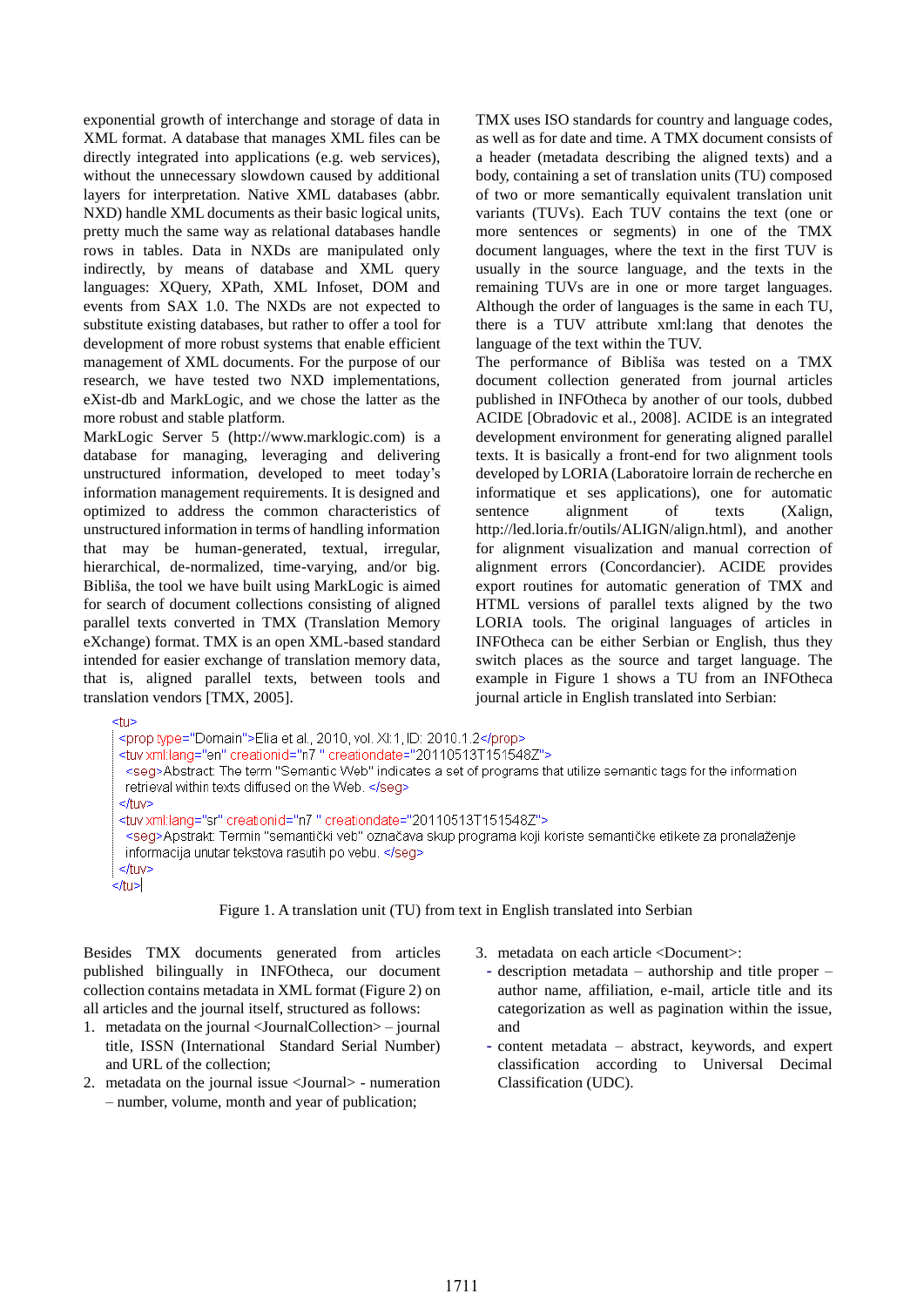

Figure 2. An example of metadata

All metadata, except language independent data, such as the numeration metadata (<ID>, <Number>, <Volume>, <Month>, <Year>), the <UDC> and <Mail>, are entered in both languages (Serbian and English), using the attribute xml:lang to denote the language of the content (see Figure 2). These metadata can be used for refinement of "full text" document search, as well as for additional forms of searching and browsing, as illustrated in Section 5.

The current collection consists of 44 TMX documents representing aligned parallel versions of INFOtheca articles published in the period 2007-2011. Both Serbian and English version of journal articles were manually preprocessed and then automatically aligned, and the alignments manually corrected using ACIDE. Table 1 shows the total, minimum, maximum and average length of articles (in words and sentences), given separately for Serbian and English.

| Sr    | <b>Tokens</b> | <b>Types</b> | Words   | Word<br>types | <b>Sent</b><br>ences |
|-------|---------------|--------------|---------|---------------|----------------------|
| total | 200.694       | 68,501       | 159,031 | 65,488        | 7,986                |
| min   | 746           | 369          | 609     | 342           | 27                   |
| max   | 12,214        | 3,260        | 8,440   | 3,105         | 414                  |
| avg   | 4,561         | 1,557        | 3,614   | 1,488         | 182                  |
|       |               |              |         |               |                      |
| En    | Tokens        | <b>Types</b> | Words   | Word<br>types | Sent<br>ences        |
| total | 220,120       | 50,747       | 178,269 | 47,719        | 7,986                |
| min   | 838           | 336          | 718     | 310           | 27                   |
| max   | 13,919        | 2,300        | 10,005  | 2,183         | 414                  |

Table 1: Statistics for Serbian and English documents

# **3. Software implementation**

The Bibliša tool operates within a complex system composed of several modules as depicted in Figure 3. Targeted at textual resources in the form of collections of TMX documents and the corresponding metadata, the system has at its disposal several other lexical resources, such as morphological e-dictionaries. Together with the system of rules for compound inflection, finite automata and transducers, these dictionaries represent the basis for morphological expansion of queries. As for semantic and bilingual expansion, the system relies on wordnets (Serbian and English at present) and a bilingual English/Serbian dictionary of Library and Information Science technology (see Section 4).

Bibliša's user formulates the initial query in the form of one or more simple or multiword keywords, which is then forwarded for further morphological and semantic expansion, depending on the user's preferences. Query expansion is basically handled by a web service (wsQueryExpand.asmx) and a web application (VebRanka). VebRanka, a workstation for query expansion, was developed as a web extension of our multipurpose tool LeXimir [Stankovic et al., 2011], with the aim of managing the complex task of query expansion on the web. The web service, which receives the query from the web application, invokes the function library (LeXimirCore), a component of LeXimir. The library uses lexical resources and Unitex (http://igm.univ-mlv.fr/~unitex) routines to perform an expansion of the query according to user specifications, and returns the result to the web service, which in its turn returns it to the web application that invoked him. When the expanded query reaches Bibliša, the tool forwards it to the document collection in the form of a XQuery. In the excerpt from XQuery code shown in the following example the variable \$x creates a collection of "tu" XML nodes (elements), which can subsequently be queried, yielding the results obtained by \$query tagged with <em>:

for \$x in cts:search(fn:doc()//tu,\$query) return

cts:highlight(\$x, \$query, <em>{\$cts:text}</em>) The results, a set of aligned concordances, are formatted and presented to the user. The concordances are preceded by information identifying the document they originate from, and a link to summary metadata for this document in both languages .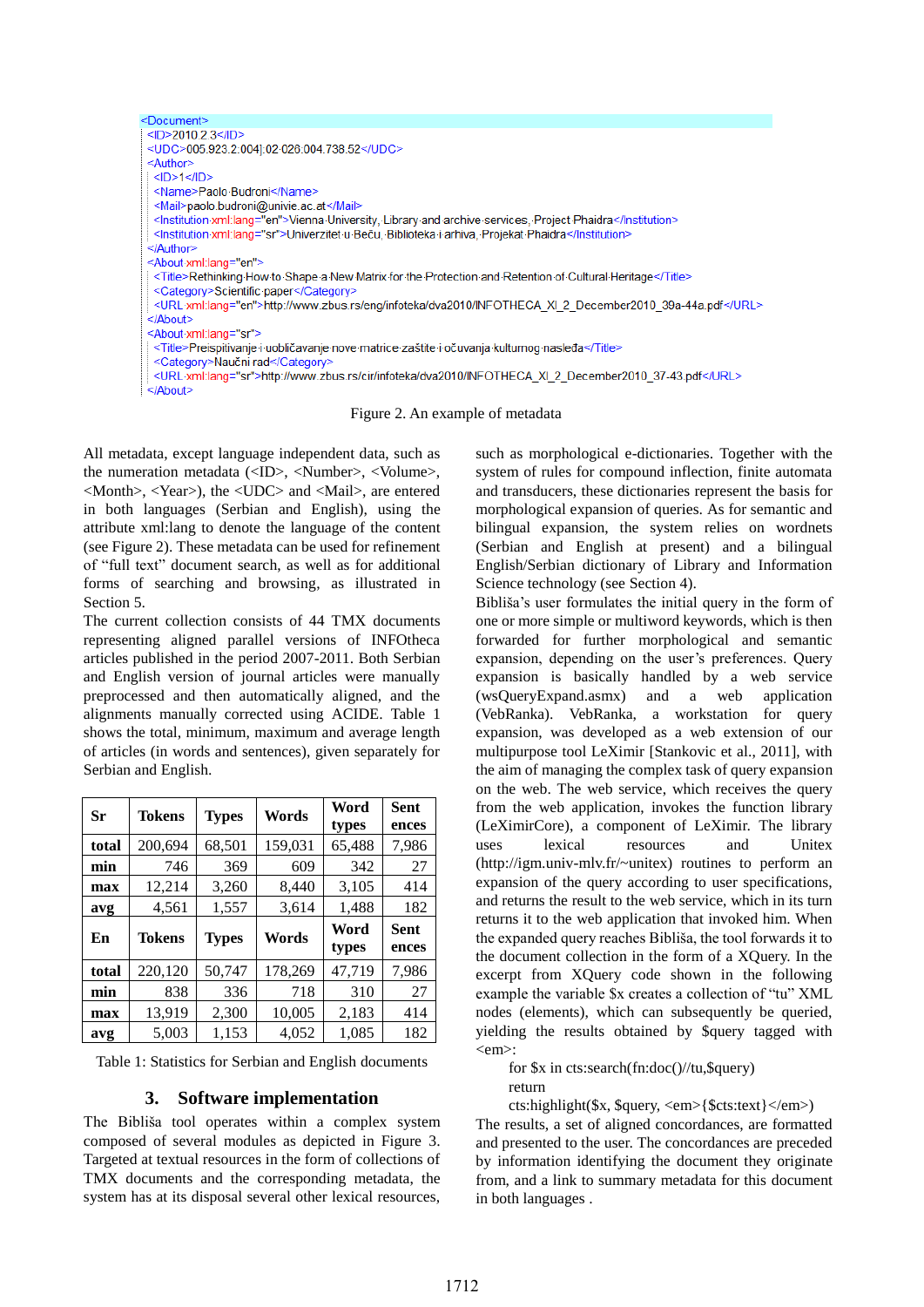

Figure 3. Bibliša+LeXimir UML component model

### **4. Supporting resources**

Three types of lexical resources are used for the expansion of queries submitted to our collection of documents. The most important resources are Serbian morphological dictionaries of simple words and multi-word units [Krstev, 2008]. These comprehensive resources were developed and are being mainly used within two corpus processing systems: Unitex and Nooj. However, Unitex standalone routines enable the usage of morphological dictionaries developed under Unitex in other environments. The dictionaries are used to generate all inflective forms of query keywords, thus improving the system recall without negative effects on precision. Moreover, for multi-word units not found in dictionaries, there exists a rule-based strategy, which attempts to recognize syntactic structure of the multi-word and how it should be inflected [Stankovic et al., 2011].

Another type of resources used by Bibliša for bilingual and semantic expansion of queries are wordnets. At present we use the Princeton English Wordnet (PWN), version 2.0, as well as the Serbian Wordnet (SrpWN http://korpus.matf.bg.ac.rs/SrpWN), initially developed in the scope of the BalkaNet project [Tufiş, 2004] and subsequently enhanced and upgraded. Most of the synstes in Serbian Wordnet are aligned with PWN synsets via the Interlingual Index, with the exception of Serbian specific synsets that are not available in PWN. The Interlingual Index enables bilingual query expansion, while synonymous relations expressed by synsets themselves

enable semantic expansion. At present, we do not use other semantic relations available in both Wordnets.

Finally, Bibliša also uses the "Dictionary of librarianship: English-Serbian and Serbian-English" that is available online at http://btr.nb.rs. The production of this dictionary started in 2001 at the National Library of Serbia's, with the aim of producing a domain specific dictionary in various formats and on different media. This endeavour was the continuation and upgrade of the international project "Multilingual dictionary of library terminology" that started in the 1990s, with the aim of collecting and presenting the librarianship terminology for 16 European languages [Kovačević et al., 2004].

The online version of the Dictionary currently contains 23 400 terms – 11 300 in English and 12 100 in Serbian, 910 definition or annotation terms which belong to library standards, and 2 200 acronyms of international and national entities. It covers both the ekavian and ijekavian Serbian dialects. For our purposes we used the Excel format of the dictionary, which we transformed into a MS SQL Server 2008 relational database. Due to the complexity of the Excel format the transformation turned out to be a rather complicated procedure. Nevertheless, we managed to preserve all important features of the original dictionary: the relations between translational equivalents, the synonymous relations within each specific language, and for Serbian, both the ekavian and ijekavian. Finally, this newly obtained resource was normalized in order to make it more suitable for the search of collections of aligned texts.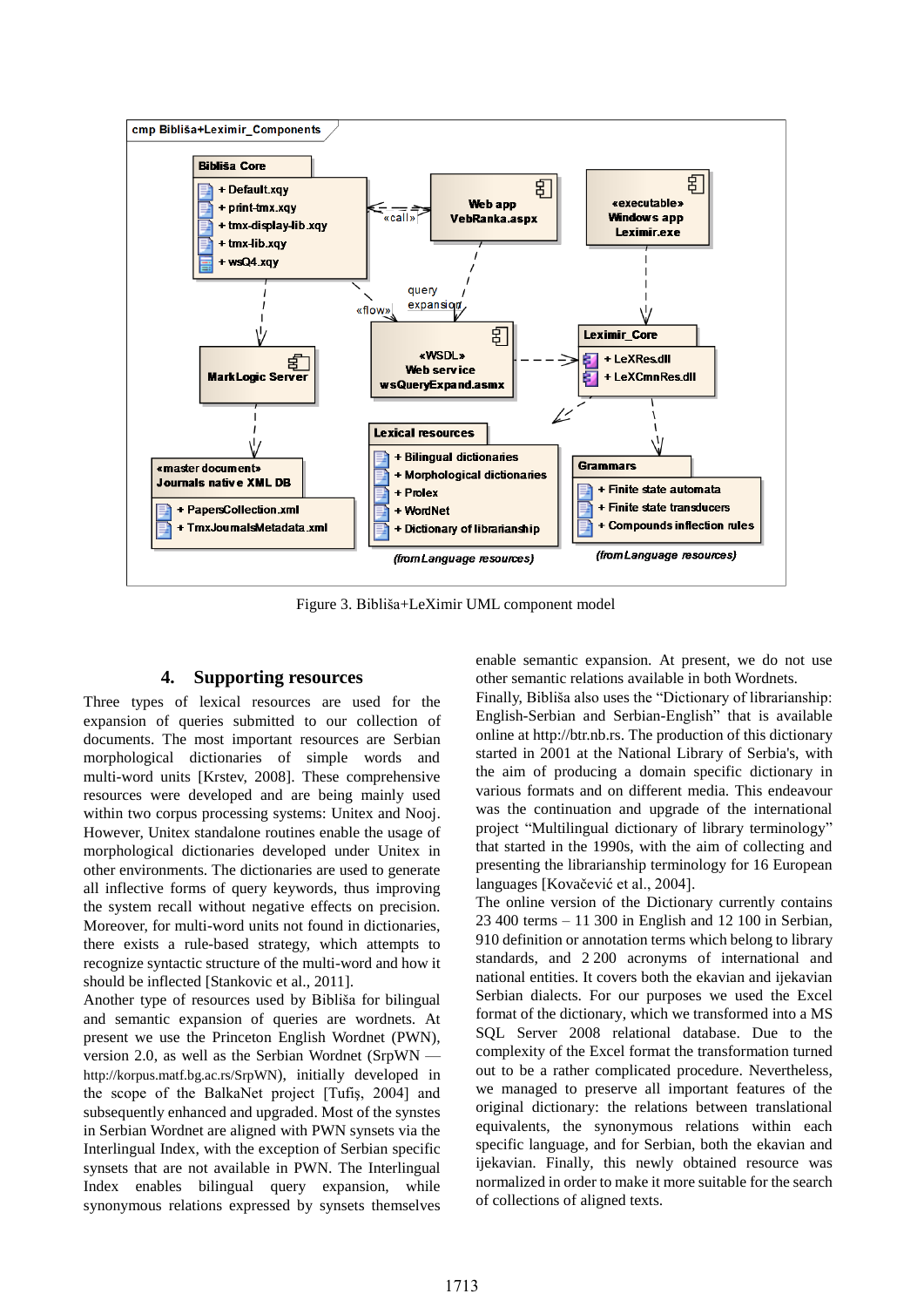# **5. User interface**

The user can search the INFOtheca collection in two different ways. A typical search, yielding a set of aligned concordances is a full text search based on a query, and we will discuss this type of search shortly. However, Bibliša offers also the possibility of a monolingual search of metadata, associated with every article in the collection and described in more detail in Section 2. When performing such a search the user can make use of a form with predefined fields for the most commonly used data: author's name, words from an article title, year of publication, and article keywords. The search can be performed either in the English or the Serbian part of the collection (Figure 4).

**INFOTHECA'S METADATA SEARCH** Search language en

| Search fields                                                                                                             | <b>Field contains</b>          | And/Or                   |  |
|---------------------------------------------------------------------------------------------------------------------------|--------------------------------|--------------------------|--|
| Author's name                                                                                                             | Stanković                      | AND                      |  |
| Words from title                                                                                                          | terminology                    | <b>OR</b>                |  |
| Words from title                                                                                                          | software                       | ΟR                       |  |
| Author's name<br>$\overline{\phantom{a}}$<br>Author's name<br>Words from title<br>Year of publication<br>Article keywords | Search<br>New search criterion | $\overline{\phantom{a}}$ |  |

Figure 4. Interface for metadata search

As a result, a list of all articles in the language of the query that fulfill the required conditions is produced with all available metadata. In addition to that, for each article, links are offered to the full text of the article in .pdf format (residing on the official site of the INFOtheca journal) as well as the entire aligned parallel text of the article in .html format.

More powerful is the full-text search (Figure 5). The user initiates this search by submitting a keyword in English or in Serbian and choosing the resources to be used for its semantic expansion by checking appropriate boxes (WordNet and/or Dictionary of librarianship). The system responds with several editable lists of keywords depending on what is found in resources chosen for expansion. The user can edit these lists by deleting some keywords or adding new ones. For example, if the user submitted *biblioteka*, as the query keyword in Serbian, and asked for semantic expansion using wordnets, Bibliša would use the Serbian wordnet to connect to the English wordnet. The English wordnet would then expand the query by the following keywords: *library*, *program library*, *subroutine library*, *bookcase* and *bibliotheca*. It is quite probable that the user might want to remove some of these keywords, e.g. *bookcase*.

|                             | $e$ http://hlt.rqf.bq.ac.rs/Biblisha/Default.aspx           |                          | Live Search<br>$+$<br>▼<br>×         |
|-----------------------------|-------------------------------------------------------------|--------------------------|--------------------------------------|
| dir.<br>Biblisha Home Page  |                                                             |                          | 61                                   |
|                             |                                                             |                          |                                      |
|                             | <b>BIBLIŠA: ALIGNED COLLECTION SEARCH TOOL</b>              |                          |                                      |
| Metadata search<br>Home     | English metadata browse<br>Serbian metadata browse          |                          | MarkLogic search<br>About            |
|                             |                                                             |                          |                                      |
|                             | <b>WELCOME TO INFOTHECA ALIGNED COLLECTION SEARCH TOOL!</b> |                          |                                      |
| Keyword biblioteka          | $er$ $\star$                                                |                          |                                      |
|                             |                                                             |                          |                                      |
|                             |                                                             |                          |                                      |
| Synonyms                    | lsr                                                         |                          | len                                  |
|                             | biblioteka, programska                                      | A.                       | library, program library, subroutine |
| WordNet                     | biblioteka, biblioteka                                      |                          | library, bookcase, bibliotheca       |
|                             | programa, polica za knjige                                  | $\overline{\phantom{a}}$ |                                      |
|                             | biblioteka                                                  | A.                       | library                              |
| Dictionary of Librarianship |                                                             |                          |                                      |
|                             |                                                             | $\overline{\phantom{a}}$ |                                      |
| Preview terms for query     |                                                             |                          |                                      |

Figure 5. Interface for query expansion and submit

After semantic expansion, the set of Serbian keywords chosen and verified by the user is expanded morphologically. Namely, MarkLogic supports stemming in several languages including English but not Serbian. Thus, the morphological forms of English keywords are taken care of by MarkLogic's stemming capability. As for

Serbian, Bibliša must expand the initial query with all morphological forms of the keywords using the available Serbian resources (SrpRec) (see Section 4).

The fully, semantically and morphologically expanded query is then used to search through TUVs taking into account the value of the xml:lang attribute. Namely,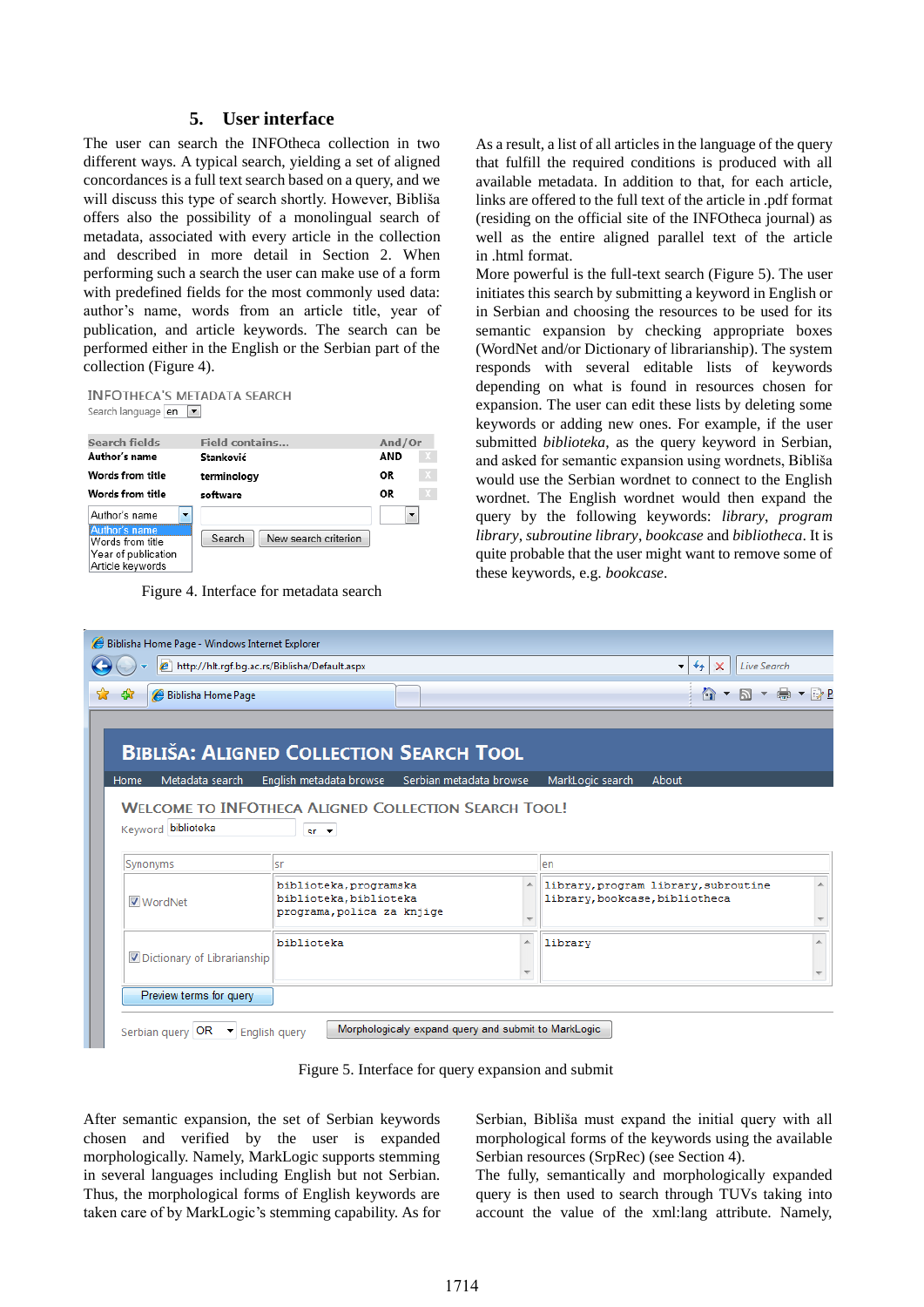English keywords will search only through TUVs with xml:lang attribute set to *en*, while Serbian keywords will search through TUVs with xml:lang attribute set to *sr*. For instance, if the search is initiated with the English keyword *online*, and the Dictionary of librarianship is selected as the resource for semantic and bilingual expansion, *on-line* will be added as another English keyword, and *onlajn* and *u mreži* as Serbian keywords. A concurrent search with these two lists will reveal that both English terms: *online* and *on-line* are used in Serbian texts as well. However, they will not be looked for and hence not recognized and highlighted in the results.

To illustrate morphological expansion of a query in Bibliša we will use the keyword *digitalna biblioteka* (*digital library*). As we have already mentioned, MarkLogic stemming capability will take care of the morphological forms of the compound in English, while Bibliša needs to expand the query with all morphological forms of the compound in Serbian. The expanded query generated by Bibliša thus consists of several Serbian entries and one English entry:

<request>

```
<query xml:lang='sr'>digitalna biblioteka</query>
<query xml:lang='sr'>digitalnih biblioteka</query>
<query xml:lang='sr'>digitalne biblioteke</query>
<query xml:lang='sr'>digitalnim bibliotekama</query>
```
<query xml:lang='en'>digital library</query> </request>

Morphological expansion is performed automatically and is not transparent to the end user. Part of the XQuery code that follows is used for transforming the expanded query to the proper XQuery form:

cts:or-query((cts:word-query("digitalna biblioteka", ("stemmed", " $lang = sr$ ") ). cts:or-query((cts:word-query("digitalnih biblioteka", ("stemmed", " $lang = sr$ ")). cts:or-query( (cts:word-query("digitalne biblioteke", ("stemmed", "lang= sr") ), cts:or-query( (cts:word-query("digitalnim bibliotekama", ("stemmed", " $lang = sr$ ")), .....

 cts:word-query(digital library, ("stemmed", " $lang= en"$ ) )))))

Starting from the initial query, processed as outlined, the system finally generates aligned concordances in which all retrieved keywords are highlighted in both languages. Each concordance line is preceded by an identification of the document it originates from. Within this identification is also a link to full metadata of the document. A part of concordances for the initial query *digitalna biblioteka* is presented in Figure 6.

| e http://hlt.rgf.bg.ac.rs:8005/wsQ4.xqy?request= <request><query%20xml:lang=' ▼<br=""><b>Live Search</b><br/>₩<br/>×</query%20xml:lang='></request> |                                                                                                                                                                                                                                                                                                                                                                                                                                                                                                                                                                                                                                                                                                                                                                                                                                                                                                                                                                                                                                                                                                                                                                                                       |  |                                                                                                                                                                                                                                                                      |  |                                    |
|-----------------------------------------------------------------------------------------------------------------------------------------------------|-------------------------------------------------------------------------------------------------------------------------------------------------------------------------------------------------------------------------------------------------------------------------------------------------------------------------------------------------------------------------------------------------------------------------------------------------------------------------------------------------------------------------------------------------------------------------------------------------------------------------------------------------------------------------------------------------------------------------------------------------------------------------------------------------------------------------------------------------------------------------------------------------------------------------------------------------------------------------------------------------------------------------------------------------------------------------------------------------------------------------------------------------------------------------------------------------------|--|----------------------------------------------------------------------------------------------------------------------------------------------------------------------------------------------------------------------------------------------------------------------|--|------------------------------------|
| Biblisha concordances                                                                                                                               |                                                                                                                                                                                                                                                                                                                                                                                                                                                                                                                                                                                                                                                                                                                                                                                                                                                                                                                                                                                                                                                                                                                                                                                                       |  |                                                                                                                                                                                                                                                                      |  | <b>价▼同▼鼎▼段Page▼◎T<u>o</u>ols</b> ▼ |
| Đukić, 2011, vol. XII:1,<br>ID: 2011.1.10<br>metadata                                                                                               | n21 : The Accessit project seeks to deliver a unique<br>package of practical training and skills development,<br>supported by clear quidance, to enable smaller, local<br>cultural organizations in countries where progress in this<br>area is currently limited, to maximize the opportunities<br>provided by the new technologies (combined with major<br>policy implementations such as the Digital libraries<br>Initiative) to deliver and disseminate arts and cultural<br>offerings to the citizens of europe most effectively.<br>n29 : One of the expected results of the project is<br>creation of national repositories (or at least making<br>necessary conditions for it) which will be able to join<br>european digitization projects (such as europeana and<br>europeana local).<br>n32 : On the basis of the cooperation in this project BCI<br>signed agreement with PSNC which allows BCI to use<br>dlibra software to create its own <i>digital library</i> .<br>n4 : The most well-known is Google Books, which<br>started as a private company project with the idea to<br>build world <i>digital library</i> by scanning books from<br>biggest public and university libraries. |  | n21 : Projekat AccessIT je obezbedio jedinstveni paket<br>obuke i usavršavanja za osposobljavanje stručnjaka iz<br>manjih, lokalnih ustanova kulture - baštinskih institucija<br>iz Turske, Grčke i Srbije za digitalizaciju fondova<br>biblioteka, arhiva i muzeja. |  |                                    |
| Đukić, 2011. vol. XII:1.<br>ID: 2011 1:10<br>metadata                                                                                               |                                                                                                                                                                                                                                                                                                                                                                                                                                                                                                                                                                                                                                                                                                                                                                                                                                                                                                                                                                                                                                                                                                                                                                                                       |  | n29 : Kao jedan od rezultat projekta očekuje se stvaranje<br>nacionalnih repozitorijuma (ili barem uslova za njihovo<br>stvaranje) koji će biti spremni da se uključe u projekat<br>Evropske <i>digitalne biblioteke (</i> Europeana i Europeana<br>Local).          |  |                                    |
| Đukić, 2011, vol. XII:1.<br>ID: 2011.1.10<br>metadata                                                                                               |                                                                                                                                                                                                                                                                                                                                                                                                                                                                                                                                                                                                                                                                                                                                                                                                                                                                                                                                                                                                                                                                                                                                                                                                       |  | n32 : Na osnovu saradnje u okviru ovog projekta<br>Biblioteka grada Beograda je sa PSNC potpisala<br>poseban sporazum o saradnji na osnovu koga je dobila<br>mogućnost korišćenja softvera dLibra za potrebe<br>izgradnie sopstvene digitalne biblioteke.            |  |                                    |
| Filipi Matutinović, 2011,<br>vol. XII:1, ID: 2011.1.8<br>metadata                                                                                   |                                                                                                                                                                                                                                                                                                                                                                                                                                                                                                                                                                                                                                                                                                                                                                                                                                                                                                                                                                                                                                                                                                                                                                                                       |  | n4 : Najpoznatiji je Google Books, koji je započet kao<br>projekat privatne kompanije sa idejom da se izgradi<br>svetska <i>digitalna biblioteka</i> putem skeniranja knjiga iz<br>naivećih javnih i univerzitetskih biblioteka.                                     |  |                                    |
| Filipi Matutinović, 2011.<br>vol. XII:1, ID: 2011.1.8<br>metadata                                                                                   | n8 : European Commission proclamed Digital Agenda<br>and in 2008 launched the project Europeana, European<br>digital library with 2 million objects from EU countries'<br>museums, archives and libraries.                                                                                                                                                                                                                                                                                                                                                                                                                                                                                                                                                                                                                                                                                                                                                                                                                                                                                                                                                                                            |  | n8 : Evropska Komisija je proklamovala Digitalnu agendu<br>i započela projekat Europeana, Evropsku digitalnu<br><i>biblioteku</i> sa 2 miliona objekata iz muzeja, arhiva i<br>biblioteka zemalja Evropske unije.                                                    |  |                                    |

Figure 6. Concordances for the initial query *digitalna biblioteka*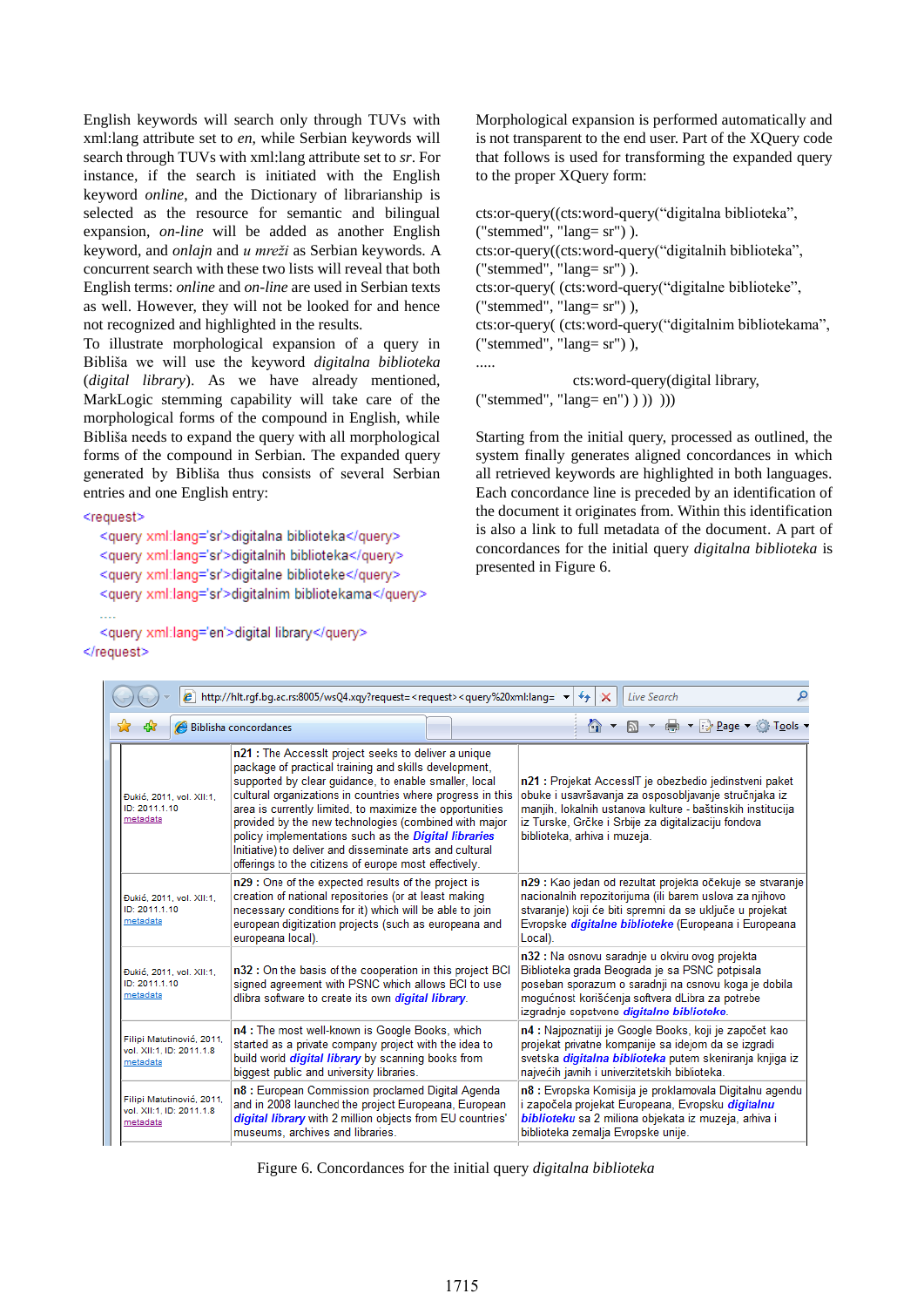If the user is interested in metadata, or the full text of a specific document, he/she can obtain it by clicking on the "metadata" link shown in the leftmost column in Figure 6. This opens the metadata window (Figure 7) showing the document metadata in both languages and offering further links to full texts of the document in both languages (pdf), as well as to the full parallel aligned text in TMX format  $(fmx)$ .

The user can choose between two options for retrieving concordances: either only concordances where one or more keywords were found in both languages (AND), or concordances in which one or more keywords were found in at least one of them (OR). By default, English and Serbian keyword lists are used as if connected by the "OR" operator. This way, the user can obtain text segments in which either the Serbian or the English term was translated in an unexpected way. For instance, for the English term *browser* the Dictionary of library and information science terminology offers the Serbian translations *pretraživač*. The system retrieves 14 segments none of which contain both the English and the Serbian highlighted term. Namely, English *browser*,

referring to web browser program is never translated with either *pretraživač*, while retrieved occurrences of *pretraživač* never refer to a browser.

However, in some specific cases it can be useful to search with English and Serbian keyword lists connected by the "AND" operator. This type of search retrieves only segments that contain both the English and the Serbian term, thus excluding unwanted hits resulting from the ambiguity of terms. For instance, when initiating a search with the Serbian term *novine*, and expanding it with both the Wordnets and the Dictionary of librarianship the following keyword lists are obtained: *newspaper*, *paper* and *press* for English and *dnevne novine*, *dnevnik*, *novine*, and *štampa* for Serbian. If the search is performed with the "OR" option, 238 resulting aligned segments are obtained. However, the English term *paper* is highly ambiguous and as a consequence, numerous retrieved results containing it are false. By performing the search with the "AND" option the number of concordances is reduced to 29, and all false results disappear.

| http://hlt.rgf.bg.ac.rs:8005/meta-paralel.xqy?docid=2010.2.5                                                                                                                                                                                                                                                                                                                                                                                                                                                                                                                                                                                                                                                                                                                                                                                                                                                                                                                                                                                                                 |                                                                                                                                                                                                                                                                                                                                                                                                                                                                                                                                                                                                                                                                                                                                                                                                                                                                                                                                                                                                                                                                                         |  |  |
|------------------------------------------------------------------------------------------------------------------------------------------------------------------------------------------------------------------------------------------------------------------------------------------------------------------------------------------------------------------------------------------------------------------------------------------------------------------------------------------------------------------------------------------------------------------------------------------------------------------------------------------------------------------------------------------------------------------------------------------------------------------------------------------------------------------------------------------------------------------------------------------------------------------------------------------------------------------------------------------------------------------------------------------------------------------------------|-----------------------------------------------------------------------------------------------------------------------------------------------------------------------------------------------------------------------------------------------------------------------------------------------------------------------------------------------------------------------------------------------------------------------------------------------------------------------------------------------------------------------------------------------------------------------------------------------------------------------------------------------------------------------------------------------------------------------------------------------------------------------------------------------------------------------------------------------------------------------------------------------------------------------------------------------------------------------------------------------------------------------------------------------------------------------------------------|--|--|
| Se Favorites<br>Biblisha metadata                                                                                                                                                                                                                                                                                                                                                                                                                                                                                                                                                                                                                                                                                                                                                                                                                                                                                                                                                                                                                                            |                                                                                                                                                                                                                                                                                                                                                                                                                                                                                                                                                                                                                                                                                                                                                                                                                                                                                                                                                                                                                                                                                         |  |  |
| <b>Statistics and Evaluation in Libraries</b>                                                                                                                                                                                                                                                                                                                                                                                                                                                                                                                                                                                                                                                                                                                                                                                                                                                                                                                                                                                                                                | Statistika i evaluacija u bibliotekama                                                                                                                                                                                                                                                                                                                                                                                                                                                                                                                                                                                                                                                                                                                                                                                                                                                                                                                                                                                                                                                  |  |  |
| Scientific paper pdf                                                                                                                                                                                                                                                                                                                                                                                                                                                                                                                                                                                                                                                                                                                                                                                                                                                                                                                                                                                                                                                         | Naučni rad pdf                                                                                                                                                                                                                                                                                                                                                                                                                                                                                                                                                                                                                                                                                                                                                                                                                                                                                                                                                                                                                                                                          |  |  |
| Tmx Number: 2 Volume: XI Month: 12 Year: 2010 UDC: 006.44:[311.2:02 004.4:[311.2:02                                                                                                                                                                                                                                                                                                                                                                                                                                                                                                                                                                                                                                                                                                                                                                                                                                                                                                                                                                                          |                                                                                                                                                                                                                                                                                                                                                                                                                                                                                                                                                                                                                                                                                                                                                                                                                                                                                                                                                                                                                                                                                         |  |  |
| Cvetana Krstev, University of Belgrade, Faculty of Philology                                                                                                                                                                                                                                                                                                                                                                                                                                                                                                                                                                                                                                                                                                                                                                                                                                                                                                                                                                                                                 | Cvetana Krstev, Univerzitet u Beogradu, Filološki fakultet                                                                                                                                                                                                                                                                                                                                                                                                                                                                                                                                                                                                                                                                                                                                                                                                                                                                                                                                                                                                                              |  |  |
| Milan Vasiljević, Belgrade City Library                                                                                                                                                                                                                                                                                                                                                                                                                                                                                                                                                                                                                                                                                                                                                                                                                                                                                                                                                                                                                                      | Milan Vasiljević, Biblioteka grada Beograda                                                                                                                                                                                                                                                                                                                                                                                                                                                                                                                                                                                                                                                                                                                                                                                                                                                                                                                                                                                                                                             |  |  |
| Abstract: In this paper we present the scope and aims of the use of<br>statistics and evaluation in libraries and how they are supported by<br>the IFLA - International Federation of Library Associations and<br>Institutions. We give the overview of library activities that can be<br>measured and what methods can be used perform it. International<br>standards and initiatives propose indicators and measures as well as<br>methods for their use that enforce the compatibility of statistical data<br>locally collected and enable their aggregation on the national level.<br>Software for library statistics and evaluation facilitates the work of<br>librarians and enables the better promotion of the role of libraries in<br>the society. For many libraries free open source software for library<br>statistics is especially interesting. Finally, we illustrate how is formal<br>education of librarians for producing and using library statistics<br>performed in some Library and Information Science schools in the<br>Balkan region and elsewhere. | Apstrakt: U ovom radu predstavljamo čime se bave i kojim<br>ciljevima služe statistika i evaluacija u bibliotekama i kako ovo polje<br>bibliotečkog rada podržava Međunarodna federacija bibliotečkih<br>asocijacija i institucija IFLA. Dalje navodimo koje se sve aktivnosti<br>u bibliotekama mogu meriti i na koje načine. Predstavljamo<br>međunarodne standarde i inicijative koje propisuju pokazatelje i<br>mere i načine njihovog korišćenja koji obezbeđuju kompatibilnost<br>lokalno prikupljenih podataka i mogućnost njihovog agregiranja na<br>nacionalnom nivou. Na raspolaganju je i softver koji bibliotekarima<br>olakšava prikupljanje i obradu statističkih podataka, između ostalog<br>i za promociju bolju vidljivost rada biblioteka, a za mnoge biblioteke<br>je posebno zanimljiv slobodan softver otvorenog koda. Konačno<br>prikazujemo na primerima nekih bibliotečkih škola u regionu i šire<br>kako se pristupa obrazovanju bibliotekara za vođenje statistike u<br>bibliotekama i evaluaciju rada biblioteka u okviru njihovog<br>formalnog obrazovanja. |  |  |
| Pages: 55a-66a                                                                                                                                                                                                                                                                                                                                                                                                                                                                                                                                                                                                                                                                                                                                                                                                                                                                                                                                                                                                                                                               | <b>Strane: 55-67</b>                                                                                                                                                                                                                                                                                                                                                                                                                                                                                                                                                                                                                                                                                                                                                                                                                                                                                                                                                                                                                                                                    |  |  |

Figure 7. Metadata window with links to full texts (pdf) and to full parallel aligned text (tmx)